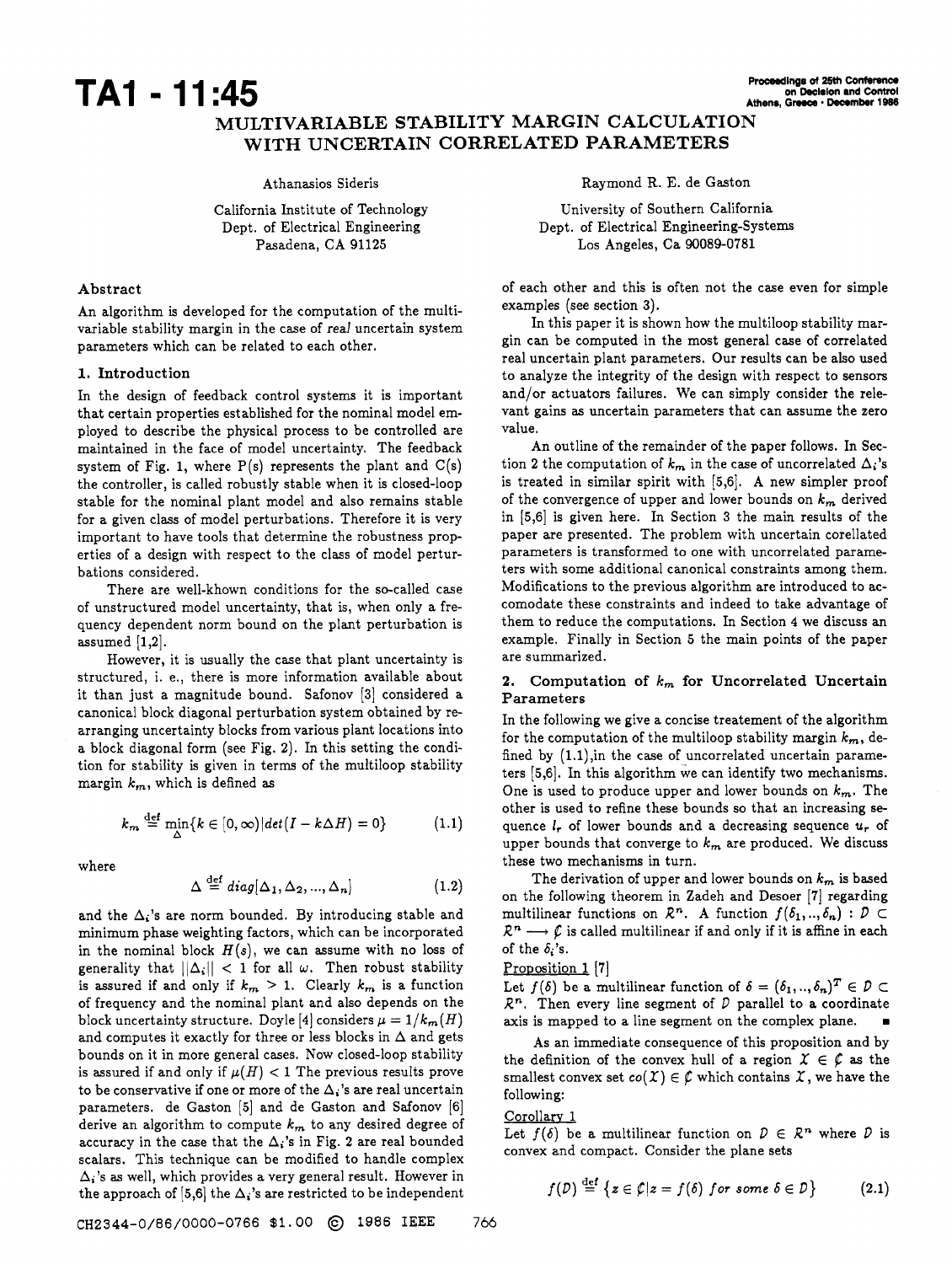$$
f(\vartheta \mathcal{D}) \stackrel{\text{def}}{=} \{ z \in \mathcal{L} | z = f(\delta) \text{ for some } \delta \in \vartheta \mathcal{D} \}
$$
 (2.2)

where  $\vartheta \mathcal{D}$  is the boundary of  $\mathcal{D}$ . Then  $f(\mathcal{D})$  is contained in  $co(f(\vartheta D)).$ 

Proof: Every point of  $D$  lies on a line segment parallel to one of the coordinate axes with ends on  $\vartheta\mathcal{D}$  by convexity. Since the image of this line segment is again a line segment joining two points on  $f(\vartheta D)$  by Proposition 1, the assertion follows.

By taking  $D$  to be a hypercube in  $\mathcal{R}^n$ , we can establish the following lemma. We introduce first some notation.

## Notation

 $D \stackrel{\text{def}}{=} \left\{ \delta = [\delta_1, \ldots, \delta_n]^T \in \mathbb{R}^n \mid -1 \leq \delta_i \leq 1, \ i = 1, \ldots, n \right\}$  (2.3)

$$
\Delta \stackrel{\text{def}}{=} diag\{\delta_1, \delta_2, ..., \delta_n\} \text{ with } -1 \leq \delta_i \leq 1, \text{ } i=1,...,n
$$
\n(2.4)

$$
V \stackrel{\text{def}}{=} \{ V_i = [v_{i1}, \dots, v_{in}]^T \in \mathbb{R}^n | v_{ij} = 1 \text{ or } -1, j = 1, \dots, n, i = 1, \dots, 2^n \} \tag{2.5}
$$
  
H(s) · stable transfer function matrix

$$
\begin{array}{l}\n\text{if } (s) \text{ is a non-transient function matrix} \\
\text{def } \left[ I - kDh(i\omega) \right] \stackrel{\text{def}}{=} \left\{ z \in \text{diag}\left[ (I - k \wedge H(i\omega) \right] \text{ for } \delta \in \mathcal{D} \right\} \tag{2.6}\n\end{array}
$$

$$
\det\left[I - kVh(jw)\right] \stackrel{\text{def}}{=} \left\{z \in \oint |z = \det\left[(I - k\Delta H(jw)]\right] \text{ for } \delta \in V\right\} \tag{2.7}
$$

## Lemma **1**

Consider for any fixed  $\omega$  the mapping  $det(I - k\Delta H(j\omega))$ , with  $D$ ,  $\Delta$ , and H(s) as defined above. Then(see Fig. 3a):

$$
det [I - k\mathcal{D}H(j\omega)] \in co\{det [I - kVH(j\omega)]\}
$$

Proof: The result follows immediately from Corollary **1,** since  $det[I - k\Delta H(j\omega)]$  is multilinear with respect to the  $\delta_i$ 's and  $since~co\{det[I - k\vartheta DH(j\omega)]\} \in co\{det[I - kVH(j\omega)]\}.$ 

The procedure for obtaining upper and lower bounds on  $k_m$  is next given by way of the following theorem.

## Theorem **1**

We consider the mapping  $det[I - k\Delta H(j\omega)]$  and the complex region  $co\{det[I - kVH(j\omega)]\}$  defined above. We increase *k* from  $k = 0$  to  $k = l$  so that this region intercepts the origin for first time. If this does not occur for  $k < \infty$  then it holds  $k_m(j\omega) = \infty$ . Otherwise for  $k = l$  we can either identify one vertex of  $D$  which is mapped onto the origin, or two vertices  $V_i$ and *Vj* so that the origin lies on the line segment joining their images. In the former case  $k_m(j\omega) = l$ . In the latter case  $V_i$ and *Vj* are called critical vertices' and *1* is a lower bound on  $k_m(j\omega)$  (see Fig 3a). When critical vertices are defined, we consider all paths from  $V_i$  to  $V_j$  formed from edges of the hypercube *D* (defined **as** uertez *paths\*)* and we increase *k* to  $k = u$  so that the image of one such path first intercepts the origin(see Fig. 3b). If this does not occur for  $k < \infty$  we set  $u = \infty$ . Then *u* is an upper bound on  $k_m(j\omega)$ .

Proof: It follows from Lemma 1 that  $l \leq k_m$ . Thus if  $l = \infty$ then  $k_m(j\omega) = \infty$ . In the case that some vertex of *D* is mapped on the origin, then definition (1.1) yields  $k_m(j\omega)$  = 1. If there exists  $u < \infty$  as in the theorem, then it holds If there exists  $u < \infty$  as in the theorem, then it holds  $k_m(j\omega) \leq u$ , since all points of a vertex path belong to *D*.<br>Otherwise  $u = \infty$ , and  $k_m(j\omega) \leq u$  is trivially true.

The refining of the bounds of Theorem **1** is accomplished in the following theorem. An algorithmic procedure is given in which  $D$  is successively subdivided, so that if  $\delta^*$  is a point of *D* which satisfies  $det[I - k_m \Delta H(j\omega)] = 0$ , a sequence of subdomains is produced which converges to *6'.* At each step of the algorithm lower and upper bounds *I,* and *u,* are produced which converge to  $k_m(j\omega)$ . In case that  $k_m(j\omega) = \infty$ ,

it can be shown that the sequence of lower bounds grows unbounded. More details and examples can be found in **[5,6],**  but the proof given here is original.

## Theorem **2**

Let *D*, H(s),  $det[I - k\Delta H(j\omega)]$ , and  $det[I - kVH(j\omega)]$  be as defined above. Then there exists a decomposition

$$
D = D_1 \cup D_2 \qquad (2.8a)
$$

 $D_1 \stackrel{\text{def}}{=} \left\{ \delta \in \mathcal{R}^n | 0 \le \delta_i \le 1, \ i = 1, p-1, p+1, ..., n \text{ and } -1 \le \delta_p \le 0 \right\}$  (2.8b)

$$
D_2 \stackrel{\text{def}}{=} \left\{ \delta \in \mathcal{R}^n \middle| 0 \le \delta_i \le 1, \ i = 1, p-1, p+1, \dots, n \ \text{and} \ 0 \le \delta_p \le 1 \right\} \tag{2.8c}
$$

so that if we obtain bounds *l* and *u* for  $D$ ,  $l_{11}$  and  $u_{11}$  for  $D_1$ , and  $l_{12}$  and  $u_{12}$  for  $D_2$  as in Theorem 1 and we set  $u_1 =$  $min\{u_{1i},u\}$ , it holds

$$
l < l_{1i} \leq k_m \leq u_1 \leq u, \ i = 1 \ \text{or} \ 2 \tag{2.9}
$$

This decomposition of  $D$  can be continued so that at the  $r^{th}$ step we obtain  $s(r)$  subdomains of *D* with  $s(r) \leq 2^r$  and corresponding bounds  $l_r$ ;,  $u_{ri}$ ,  $i = 1, ..., s(r)$ , such that if we set  $u_r \stackrel{\text{def}}{=} \min\{u_{ri}, u_{r-1}\},$  it holds

$$
l_{ri} \leq k_m \leq u_r, \text{ for some } i = i^*, 1 \leq i \leq s(r) \qquad (2.10a)
$$

In this manner we obtain sequences  $l_r \stackrel{\text{def}}{=} l_{ri^*},$  and  $u_r, r =$ **1,2,** ..., such that

$$
l_r \le k_m \le u_r, \ r = 1, 2, \dots \tag{2.10b}
$$

$$
l_r < l_{r+1}, \quad r = 1, 2, \dots \tag{2.11}
$$

$$
l_r \longrightarrow k_m, \quad r \longrightarrow \infty \tag{2.12}
$$

$$
u_{r+1} \le u_r, \quad r = 1, 2, \dots \tag{2.13}
$$

and if  $n \leq 2$  or  $(k_m, \delta^*)$  is not an isolated real solution of **(1.1)** 

$$
u_r \longrightarrow k_m, \quad r \longrightarrow \infty \tag{2.14}
$$

Proof: Let *k* increase to  $k = l$  so that  $co\{det[I - kVH(j\omega)]\}$ intercepts the origin and that critical vertices  $V_i$ ,  $V_j$  are defined and  $V_i \neq V_j$  (see Theorem 1). Then there exists at least one decomposition of  $D$  as in (2.8abc) so that  $V_i$  and  $V_j$  belong to different halves of  $D$ . Then by a geometric argument  $[5]$ , it holds  $l_{1i} > l$ ,  $i = 1, 2$  (see Fig. 4). Consider  $D_i$ ,  $i^* = 1$  or 2, that contains  $\delta^*$ . Then  $l_{1i^*} \leq k_m$  and (2.9) follows. Define  $d_1 \stackrel{\text{def}}{=} l_{1i}$ . We continue this procedure by dividing at the  $r^{th}$  step the subdomains defined at the  $(r-1)^{th}$  step. Note that at each step  $\delta^*$  is contained in some subdomain  $\mathcal{D}_{r,i^*}$  and the corresponding bound satisfies  $l_{ri}$ .  $\leq k_m$ . We then define  $U_r \stackrel{\text{def}}{=} l_{ri}$  and  $u_r \stackrel{\text{def}}{=} min\{u_{ri}, u_{r-1}\}.$  Then (2.10ab) follow.

At the  $r^{th}$  step we need not consider subdomains  $\mathcal{D}_{ri}$  for which  $l_{ri} > u_{r-1}$ . The subdomain count obviously satisfies  $s(r) \leq 2^r$ . Property (2.11) follows if we divide subdomains across any one of the edges for which separation of the critical vertices is achieved (see Fig 4). To prove (2.12) consider  $\epsilon > 0$ and *l* such that  $k_m - \epsilon \leq l \leq k_m$ . Let  $l \cdot \mathcal{D} \stackrel{\text{def}}{=} \{ \delta \in \mathcal{R}^n | \delta =$  $1 \cdot \delta_1$ ,  $\delta_1 \in \mathcal{D}$ . By the continuity of the mapping function and the compactness of  $l \cdot \mathcal{D}$ , we can assume that by subdividing subdomains fine enough, their images are contained in disks that do not include the origin. This implies that the convex hulls of these images do not contain the origin and thus  $l_r > l$ .

<sup>\*</sup> Note that in **15,6]** critical vertices and vertex paths were defined **as** the images of what we defined them here.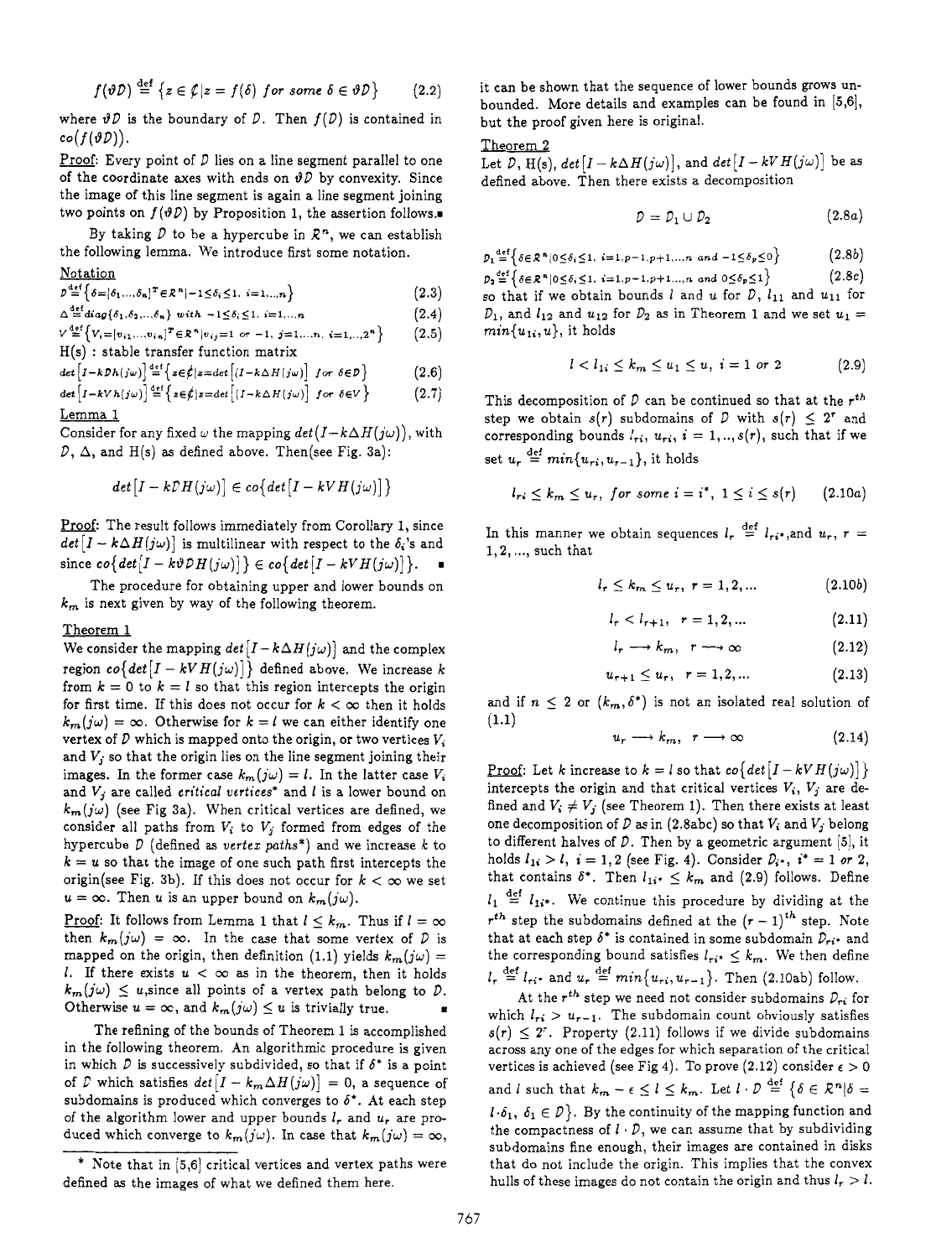Since  $\epsilon$  is arbitrary, we obtain  $l_r \to k_m$ , *as*  $r \to \infty$ .

Next **(2.13)** is obvious by construction, and **(2.14)** can be shown as follows. We can assume that the sequence of subdomains that contain  $\delta^*$  actually converges to  $\delta^*$ , by inserting if necessary subdivision steps for edges that do not separate critical vertices and are not subdivided otherwise. Let  $D_r$  be this sequence of subdomains. If  $r \leq 2$  or  $(k_m, \delta^*)$ is not an isolated real solution of **(l.l),** some vertex path will intercept the origin at a point  $\delta_r$  in  $\mathcal{D}_r$ , as  $r \to \infty$  and for  $k = u_r$ . Obviously  $u_r$  is an upper bound on  $k_m$  and satisfies  $det[I - u_r\Delta_r H(j\omega)] = 0$ . Now since  $\delta_r \to \delta^*$  ,we obtain  $u_r \to k_m(j\omega)$  as  $r \to \infty$ , by the continuity of the roots of a polynomial equation with respect to its coefficients. Note that  $u_r$  and  $k_m$  are the smallest positive real roots of  $det[I - k\delta H(j\omega)]$  for  $\delta$  equal to  $\delta_r$  and  $\delta^*$  respectively. The proof of Theorem **2** is now complete.

## Remarks

**1.** It has been observed in computer simulations that only a small number of subdomains need to be further subdivided at every step, because the rest have lower bounds greater than the upper bound of the previous step. This and the fact that computations involve only polynomial evaluations at a small number of points make the algorithm very efficient.

**2.** If the assumption associated with **(2.14)** is not satisfied, we cannot generically obtain a finite upper bound. Nevertheless since  $\delta^*$  is isolated, all subdomains but the ones converging to the ray through  $\delta^*$  will have an infinite lower bound and can be dropped.

**3.** The previous procedure produces the stability margin for real parameter variations at any desired frequency. However, due to the real nature of the parameters,  $k_m(j\omega)$  can be a discontinuous function of *w.* Methods on how to determine the discontinuites of  $k_m(j\omega)$  are currently being examined.

## **3. Main Results-Computation of**  $k_m$  **in the General Case**

A crusial assumption in the previous section was that the uncertain system parameters were uncorrelatedj. e., there were no functional relationships among the  $\delta_i$ 's. However, this is usually not the case in practice. For example suppose that the plant is modelled by

$$
P(s) = \frac{1}{s^2 + 2\zeta\omega_n s + \omega_n^2}
$$
 (3.1)

where  $\zeta$  and  $\omega_n$  are uncertain. To bring the closed loop system of Fig. 1 to the canonical diagonal form  $\Delta$  of Fig. 2, we have to select as our uncertain parameters  $\delta_1 = \zeta \omega_n$ ,  $\delta_2 = \omega_n^2$  or  $\delta_1 = \zeta$ ,  $\delta_2 = \omega_n$ ,  $\delta_3 = \omega_n^2$ , and in both cases the  $\delta_i$ 's are obviously correlated.

In the case of correlated system parameters, the algorithm of the previous section fails because  $det[I - k\Delta H(j\omega)]$ is not defined on all of the hypercube *D.* Thus this algorithm will produce in general only a lower bound on  $k_m$ . In this section we show how to compute the multiloop stability margin in the most general case. This is accomplished by redefining  $k_m$  so that the condition  $k_m > 1$  still reflects robust stability, but its computation is now possible by using the algorithm of the previous section properly modified. These modifications are described in the following steps.

## $Step 1$  (Redefinition of  $k_m$ )

We consider the feedback system of Fig. **1,** and we assume that the plant  $P(s)$  and the controller  $C(s)$  depend on a set of real parameters  $\delta_1$ ,  $\delta_2$ ,..,  $\delta_n$ . By introducing weigthing factors we can assume that  $|\delta_i| \leq 1$ , i=1,..,n, so that  $\delta \stackrel{\text{def}}{=}$  $(\delta_1, ..., \delta_n)^T \in \mathcal{D}$ .

The following theorem gives conditions for robust stabil ity.

Theorem **3** (see for example **181)** 

In the system of Fig. **1,** let the closed-loop system charasteric polynomial  $p(s; \delta)$  depend on the parameter vector  $\delta \in \mathcal{D}$ . Then the feedback system is robustly stable (i.e. for all values of the parameters) if and only if

- 1.  $p(s; \delta_0)$  *is stable for some*  $\delta_0 \in \mathcal{D}$
- 2.  $p(j\omega;\delta) \neq 0$  for all  $\delta \in \mathcal{D}$ , and for all  $\omega$

The multivariable stability margin is defined in the context of the previous theorem **as** follows.

## Definition **1**

Let  $p(s; \delta)$  be the closed-loop characteristic polynomial and suppose that the nominal closed-loop system is stable, i.e.  $p(s; \delta_0)$  has all its roots in  $Re[s] < 0$ . Consider the function  $p(j\omega; k\delta)$  for each  $\omega$ , where  $k \in [0, \infty)$ . Then

$$
k_m(j\omega) \stackrel{\text{def}}{=} \inf\{k|p(j\omega;k\delta) = 0 \text{ for } \delta \in \mathcal{D}\}\qquad(3.2)
$$

We remark that robust stability is again achieved if and only if  $k_m > 1$  for all  $\omega$ . In this formulation the mapping function  $p(j\omega; k\delta)$  is defined on a hypercube as in the case of uncorrelated parameters. Moreover no system rearrangement is necessary to derive  $p(j\omega; \delta)$ . However, the mapping  $p(j\omega; k\delta)$  is not multilinear and Proposition 1 and Lemma 1 supporting the algorithm of the previous section do not hold. This is attended to next.

**Step 2** (Modification of the mapping function)

#### Lemma **2**

We assume that  $p(j\omega; \delta)$  is a polynomial in each of the  $\delta_i$ 's. Let  $m_i$  be the highest degree of  $\delta_i$  in  $p(j\omega;\delta)$ . Consider ficticious variables  $\delta_{i1}, \ldots, \delta_{im(i)}, i = 1, \ldots, n$  and replace in  $p(j\omega; \delta)$ each  $\delta_i^p$  with  $\delta_{i1}\delta_{i2}...\delta_{ip}$ . Let

$$
\overline{D} \stackrel{\text{def}}{=} \left\{ \overline{\delta} \stackrel{\text{def}}{=} \left[ \delta_{i1}, \dots, \delta_{im(i)}, \dots, \delta_{n1}, \dots, \delta_{nm(n)} \right]^T \middle| -1 \le \delta_{ij} \le 1, \right. \left. i = 1, \dots, n, j = 1, \dots, m(i) \right\}
$$
\n(3.3)

Also let

$$
\overline{p}(j\omega;\overline{\delta}) \stackrel{\text{def}}{=} p(j\omega;\delta) \tag{3.4a}
$$

$$
\overline{p}(j\omega; k \in \overline{D}) \stackrel{\text{def}}{=} \{z|z = \overline{p}(j\omega; k\overline{\delta}) \text{ for } \overline{\delta} \in \overline{D}\}
$$
 (3.4b)

Then  $\overline{p}(j\omega; k\overline{\delta})$  is a multilinear function of  $\overline{\delta}$  and  $k_m$  as defined in **(3.2)** equals

$$
k_m \stackrel{\text{def}}{=} \inf \left\{ k | \overline{p}(j\omega; k\overline{\delta}) = 0 \text{ for } \overline{\delta} \in \overline{D} \text{ and } \delta_{ij} = \delta_{ij}, i = 1, ..., n \right\} \tag{3.5}
$$

Proof: Obvious by the construction of  $\bar{p}(j\omega; \bar{\delta})$ .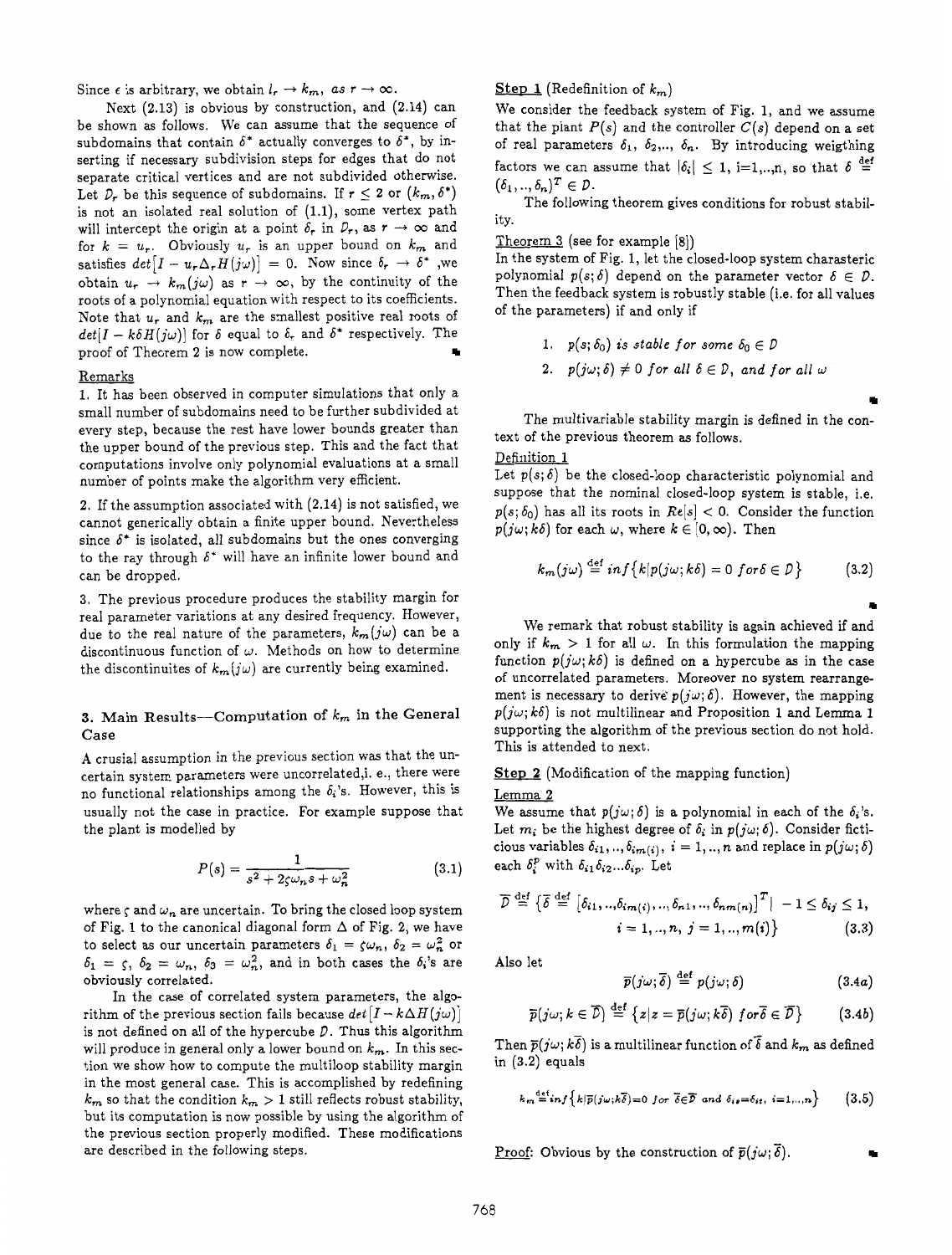We remark that the assumption that  $p(j\omega; \delta)$  is a polynomial in the  $\delta_i$ 's is flexible enough to cover most practical situations, but also smooth nonlinear functions of the  $\delta_i$ 's can be approximated on a compact set of *R"* as closely as desired by a multivariate polynomial [9].

At this point our intention is to exploit the properties of the multilinear function  $\bar{p}(j\omega;\overline{\delta})$  (Proposition 1, Lemma 1) to compute *k,.* However, Theorems 1 and **2** have to be modified to accomodate for the additional equality canonical constraints:

$$
\delta_{i\dot{x}} = \delta_{i\dot{x}}, \quad i = 1, \ldots, n \tag{3.6}
$$

## **Step 3** (Modification of Theorem 1)

The part of Theorem 1 regarding the derivation of lower bounds on  $k_m$  remains essentially the same. However, we have to work harder to obtain an upper bound on  $k_m$ , since in general critical vertices or vertex paths do not satisfy (3.6). To this end we introduce the following definitions.

### Definition **2**

A constrained edge (ce) of  $\overline{D}$  is a line segment joining two vertices of  $\overline{D}$  that satisfy constraints (3.6) and such that if coordinates corresponding to equal variables are identified, these vertices do not differ in more than one coordinates.

### Definition 3

A generalized constrained edge (gce) of  $\overline{D}$  is the smallest face of  $\overline{D}$  (i.e a part of  $\overline{D}$  defined by fixing some of the coordinates at extreme values), that contains a constrained edge.

## Definition 4

We say that the image of a gce of  $\overline{D}$  mapped by  $\overline{p}(j\omega; k\overline{\delta})$  is crossed by the origin, if as we increase *k,* both boundary arcs of it joining the images of the two vertices in the gce that satisfy (3.6) are crossed by the origin.

The above definitions are illustrated in Fig. 5 for the case of three uncertain parameters  $\overline{\delta}_1, \overline{\delta}_2$ , and  $\overline{\delta}_3$ , which are constrained by  $\overline{\delta}_1 = \overline{\delta}_2$ . Thus  $V_1V_2,V_2V_8$  are ce's, while  $V_1V_8$ is not. Examples of gce's are edge  $V_1V_8$  and face  $V_2V_3V_8V_7$ . Finally the image of the gce is crossed by the origin if  $M_1M_2$ is crossed, and the image of the gce  $V_2V_3V_8V_7$  is crossed by the origin if both arcs  $M_2M_3M_8$  and  $M_2M_7M_8$  are crossed.

We now state the counterpart of Theorem 1.

### Theorem 4

We consider the multilinear mapping  $\bar{p}(j\omega; k\bar{\delta})$  defined for each  $\omega$  in (3.4a) and the convex hull of the region  $\bar{p}(j\omega; k\bar{D})$ defined in (3.4b). We increase *k* from  $k = 0$  to the value  $k = l$  for which the convex hull intercepts the origin for the first time. If this does not occur for  $k < \infty$  then we obtain  $k_m(j\omega) = \infty$ . Otherwise for  $k = l$  we can identify either a vertex  $V_i$  of  $\overline{D}$  which is mapped onto the origin, or two vertices  $V_i$  and  $V_j$  so that the origin lies on the line segment joining their images (critical vertices). In the former case and if  $V_i$  satisfies (3.6) we obtain  $k_m(j\omega) = l$ . Otherwise we have  $l \leq k_m(j\omega)$ .

Next we increase  $k$  to  $k = u$  so that the origin crosses the image of a gce. If this does not occur for  $k < \infty$ , we set  $u = \infty$ . Then we have  $k_m(j\omega) \leq u$ .

Proof: The first part of the theorem relating to the lower bound on  $k_m$  is shown as in the proof of Theorem 1. The second part relating to the upper bound on  $k_m$  follows immediately, since if the origir. crosses the image of a gce (see Defn. 4), it necessarily crosses the image of the corresponding constrained edge (see Fig. **5).** This means that for  $k = u$  a point  $\overline{\delta}_0$  is found, which satisfies (3.6) and solves  $\overline{p}(j\omega; k\overline{\delta}_0) = 0$ . But then  $k_m(j\omega) \leq u$  holds. If no such image is crossed  $u = \infty$ , and *u* is trivially an upper bound.

## **Step 4** (Modification of Theorem **2)**

Next we consider the computation of  $k_m$  by subdividing  $\overline{D}$  so that the bounds obtained in the previous theorem converge to  $k_m$ . Again for simplicity we assume that there is exactly one point  $\overline{\delta}^*(j\omega)$  in  $\overline{D}$  for each  $\omega$ , which satisfies  $\overline{p}(j\omega; k\overline{\delta}^*) = 0$ . In the following let  $\delta_{ij}$  be a set of coordinates constrained by  $\delta_{i\delta} = \delta_{i\delta}, \; s, t = 1, ..., m(i)$ . Let *h* be one of the  $2^{m(i)}$  $m(i)$ -tuples  $(h_1, ..., h_{m(i)})$ , where  $h_\rho = 1$  or -1,  $\rho = 1, ..., m(i)$ . Define

Define  
\n
$$
\overline{\mathcal{D}}_h \stackrel{\text{def}}{=} \left\{ \overline{\delta} \in \mathcal{R}^{m(1)} X \dots X \mathcal{R}^{m(n)} \middle| -1 \le \delta_{ij} \le 1, \right.
$$
\n
$$
i = 1, \dots, q - 1, q + 1, \dots, n, j = 1, \dots, m(i),
$$
\n
$$
-1 \le \delta_{qj} \le 0 \text{ if } h_j = -1, 0 \le \delta_{qj} \le 1 \text{ if } h_j = 1 \right\} \qquad (3.7a)
$$

Then we obviously have

$$
\overline{\mathcal{D}} = \bigcup_{h} \overline{\mathcal{D}}_h \tag{3.7b}
$$

and we say that (3.7ab) define a partition of  $\overline{D}$  along the edge *q*. Note that in (3.7a) only  $\overline{D}_1$  and  $\overline{D}_2$  corresponding to  $h_1 = (-1, \ldots, -1)$  and  $h_2 = (1, \ldots, 1)$  respectivily, contain the part of  $\overline{D}$  that satisfies (3.6), and the rest of the  $\overline{D}_h$ 's need not any further consideration. The situation is again illustrated in Fig. 5.

#### Theorem 5

We consider the mapping  $\overline{p}(j\omega; k_m\overline{\delta})$  and the complex region  $\overline{p}(j\omega; k_m\overline{D})$  defined by (3.4ab). Then there exists a partition of  $\overline{D}$  as in (3.7ab), so that if we obtain bounds *l* and *u* for  $\overline{D}$ ,  $l_{11}$  and  $u_{11}$  for  $\overline{D}_1$ , and  $l_{12}$  and  $u_{12}$  for  $\overline{D}_2$  as in Theorem 4 and we set  $u_1 = min{u_{1i}, u}$ , it holds

$$
l < l_{1i} \le k_m \le u_1 \le u, \ i = 1 \ \text{or} \ 2 \tag{3.8}
$$

This process can be continued so that at the *rth* step we obtain in general  $s(r)$  subdomains of  $\overline{D}$  with  $s(r) \leq 2<sup>n</sup>$  and corresponding bounds  $l_{ri}$ ,  $u_{ri}$ ,  $i = 1, ..., s(r)$ , such that if we set  $u_r \stackrel{\text{def}}{=} min\{u_{ri}, u_{r-1}\},$  it holds

$$
l_{ri} \leq k_m \leq u_r, \text{ for some } i = i^*, \ 1 \leq i \leq s(r) \qquad (3.9a)
$$

In this manner we obtain sequences  $l_r \stackrel{\text{def}}{=} l_{ri^*}$ , and  $u_r$ ,  $r =$ **1,2,** ..., such that

$$
l_r \le k_m \le u_r, \ r = 1, 2, \dots \tag{3.9b}
$$

$$
l_r < l_{r+1}, \quad r = 1, 2, \dots \tag{3.10a}
$$

$$
l_r \longrightarrow k_m, \ \ r \longrightarrow \infty \tag{3.11}
$$

$$
u_{r+1} \le u_r, \quad r = 1, 2, \dots \tag{3.12}
$$

and if  $(k_m, \delta^*)$  is not an isolated real solution of  $(1.1)$ 

$$
u_r \longrightarrow k_m, \quad r \longrightarrow \infty \tag{3.13}
$$

Proof: The proof parallels that of Theorem 2. We increase *k* to  $k = l$  so that  $co{\{\overline{p}(j\omega;k\overline{D})\}}$  intercepts the origin and crit-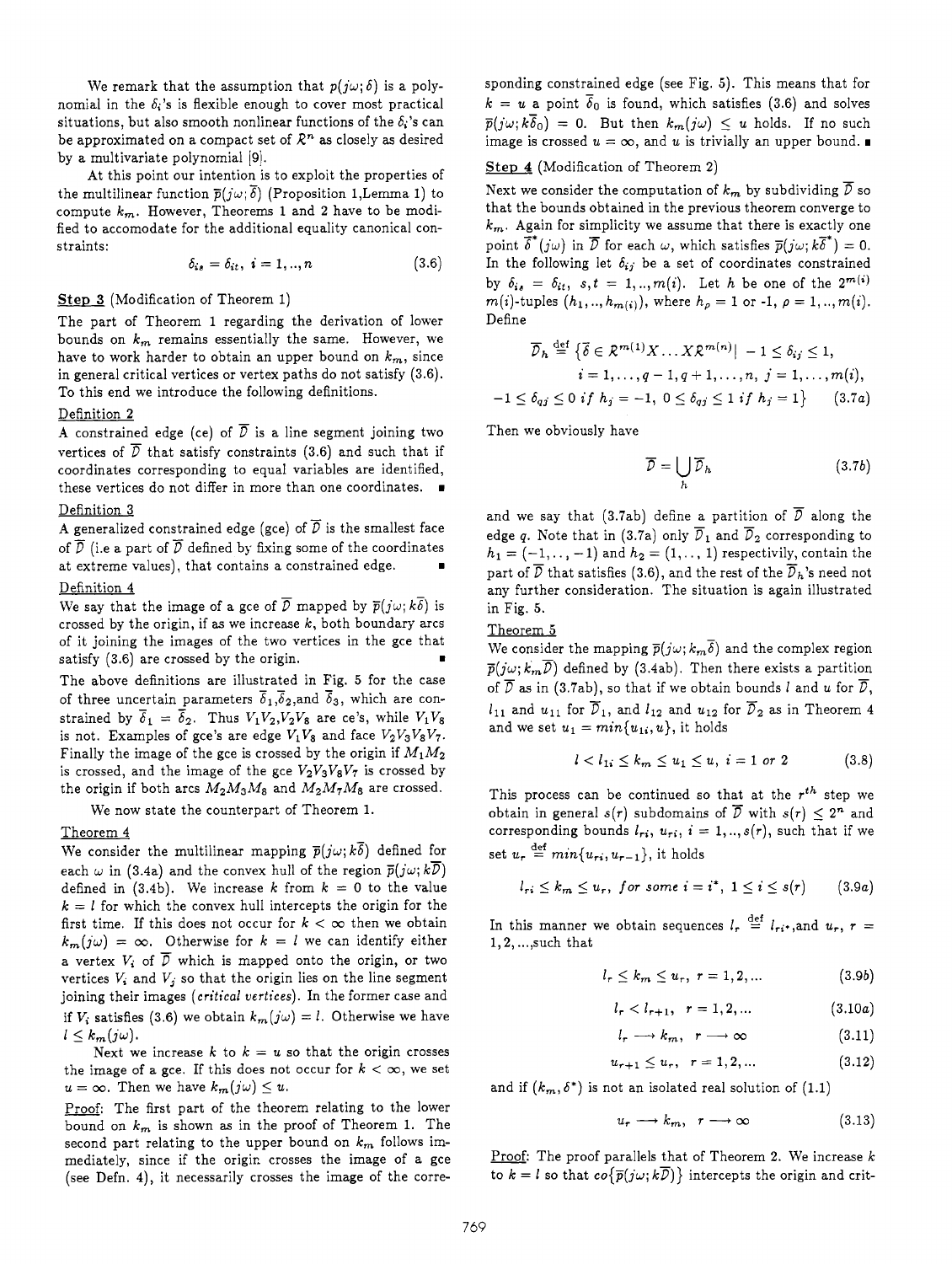ical vertices  $V_i$ ,  $V_j$  are defined and  $V_i \neq V_j$  (see Theorem 4). We next consider a decomposition of  $\overline{D}$  as in (3.7ab) so that *V<sub>i</sub>* and *V<sub>i</sub>* belong to different subdomains of  $\overline{D}$ . Then  $\overline{\delta}^*$  is in  $\overline{D}_1$  or  $\overline{D}_2$ , as in the discussion preceding Theorem 5, and  $l_1 \stackrel{\text{def}}{=} l_{1i}$  and  $u_1 \stackrel{\text{def}}{=} min\{u_{1i}, u\}$  satisfy (3.8), where  $\overline{D}_{i^*}$ , is the subdomain of  $\overline{D}$ , that contains  $\overline{\delta}^*$ . This procedure is repeated at the *rfh* step for each subdomain obtained at the  $(r-1)$ <sup>th</sup> step. If we let  $l_r \stackrel{\text{def}}{=} l_{ri^*}, u_r \stackrel{\text{def}}{=} min\{u_{ri}, u_{r-1}\}$  for  $i^*$  such that  $\overline{\delta}^* \in \overline{\mathcal{D}}_{ri^*}$ , we obtain (3.9ab). If subdomains are divided so that critical vertices are separated **(3.10)** follows. At the  $r^{th}$  step subdomains  $\overline{D}_{ri}$ , that have  $l_{ri} > u_{r-1}$  are dropped. We can prove **(3.11)** with an argument identical to the one used in proving Theorem **2.** Finally **(3.12)** is **ob**vious by construction and **(3.13)** is proved by considering a sequence of subdomains  $\overline{D}_r^*$ , converging to  $\overline{\delta}^*$  and reasoning **as** in the proof of Theorem 2.

### Remark

We note that the modified algorithm retains the essential characteristics of the algorithm in **[5,6]** and although it handles a more difficult problem, it requires a computational amount of the same order.

### **4. Example**

For the system of (3.1), we take  $\zeta_0 = 0.15$ ,  $\omega_{n0} = 3$  rad/sec, and  $|\zeta - \zeta_0| \le 0.1$ ,  $|\omega_n - \omega_{n0}| \le 0.5$ . Our software implementing the algorithm of Section 3 at  $\omega = 3$  *rad/sec* produced  $k_m = 1.5$  and revealed the most adverse parameter combination to be  $\zeta^* = 0.05$  and  $\omega_n^* = 3$  *rad/sec.* This result is in accordance with theoretical computations.

### **5. Conclusions**

In this paper **an** algorithm was developed for the computation of the multiloop stability margin  $k_m$  in the case of uncertain real parameters which can be related to each other. First, we showed that we can circumvent the rearrangement of the system to the diagonal canonical perturbation form of

Fig. **2.** Secondly, we formulated the problem so that constraints among the parameters become the canonical constraints **(3.6).** Finally we modified the algorithm of Section **2**  in order to account for the canonical constraints.

We remark that the algorithm presented effectively comprises a technique for finding the minimax solution of any polynomial equation in several real variables, and it is expected that it will be useful in many other situations.

## **References**

- **[l]** J. C. Doyle and G. Stein,'Multivariable Feedback Design: Concepts for a Classical/Modern Synthesis," IEEE Trans. Automat. Contr.,vol. **AC-22,** pp **4-16, 1981.**
- **[2]** M. G. Safonov, A. **J.** Laub, and G. L. Hartmann, 'Feedback Properties of Multivariable Systems: The Role and Use of the Return Difference Matrix," IEEE Trans. Automat.Contr.,vol. **AC-22,** pp **47-65, 1981.**
- [3] M. G. Safonov, "Tight Bounds on the Response of Multivariable Systems with Component Uncertainty,"Proc. **16th** Allerton Conference, Monticello, Illinois, **1978.**
- **141** J. C. Doyle,"Analysis of Feedback Systems with Structured Uncertainty,"I.E.E. Proc.,vol. **129,** pt. D, no. **6,**  pp **242-250, 1982.**
- **[5]** R. R. E. de Gaston,Nonconservative Calculation of the Muftiloop Stability Margin, Ph. D. Dissertation, University of Southern California, **1985.**
- **[6]** R. R. E. de Gaston and M. G. Safonov,'Exact Calculation of the Multiloop Stability Margin,"submitted to IEEE Trans. Automat.Contr., January **1986.**
- (71 L. Zadeh and C. A. Desoer,Linear System Theory, New York: McGraw-Hill, **1963.**
- **[8]** M. Vidyasagar, **H.** Schneider, B. Francis,'Algebraic and Topological Aspects of Feedback Stabilization," IEEE Trans. Automat.Contr., vol. AC-27, pp **125-129, 1892.**
- **[9] J.** R. Rice, The Approximation of Functions, Reading, MA: Addison-Wesley, **1969.**



Figure **2**